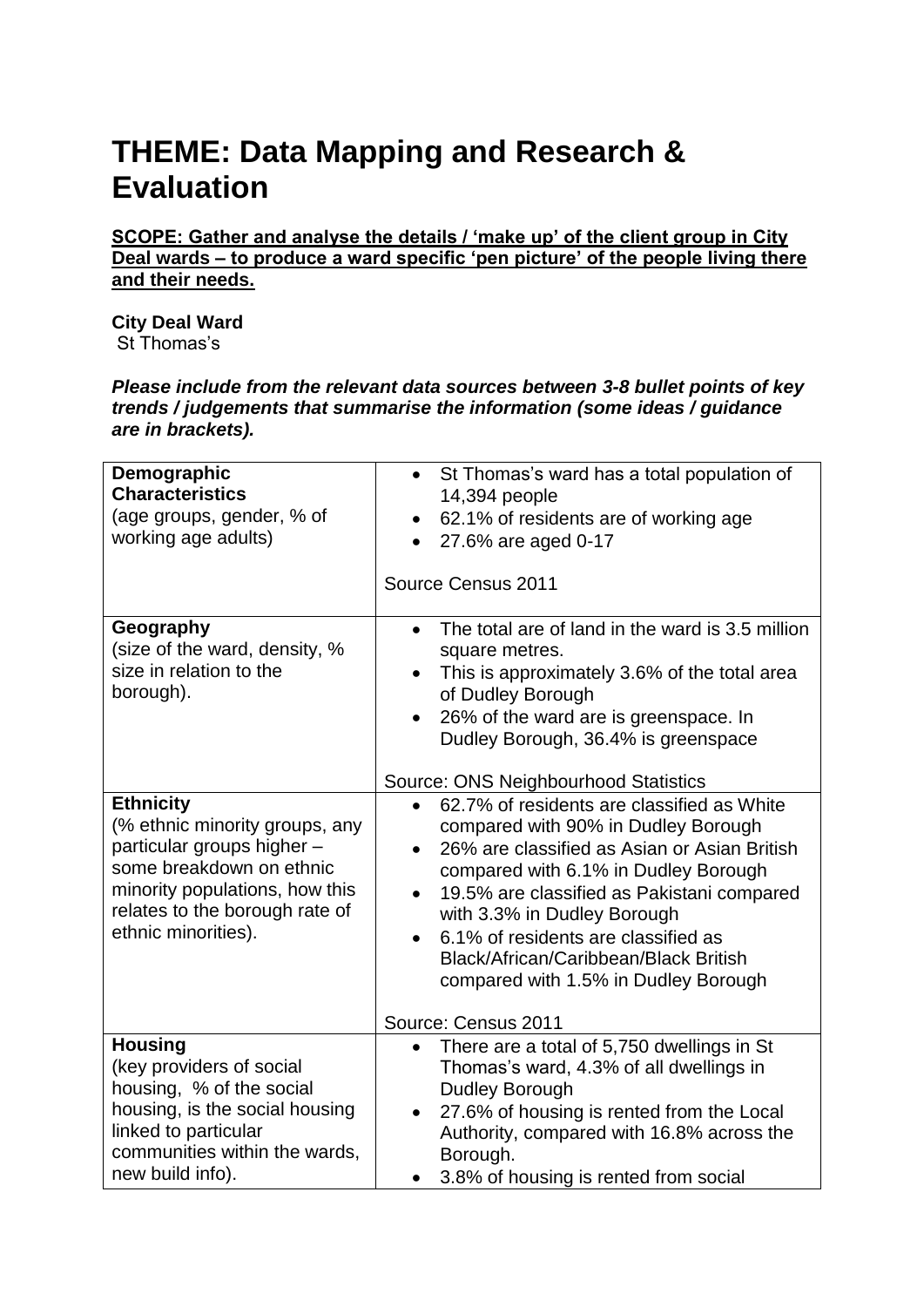|                                                                                                                                                                                                                                                                                                                                                              | landlords                                                                                                                                                                                                                                                                                                                                                                                                                                                                                                                                                                                                                                                                                                                                                                                                                                                                                                                                                                                                                                                                                                                                                                                                                                                                                        |
|--------------------------------------------------------------------------------------------------------------------------------------------------------------------------------------------------------------------------------------------------------------------------------------------------------------------------------------------------------------|--------------------------------------------------------------------------------------------------------------------------------------------------------------------------------------------------------------------------------------------------------------------------------------------------------------------------------------------------------------------------------------------------------------------------------------------------------------------------------------------------------------------------------------------------------------------------------------------------------------------------------------------------------------------------------------------------------------------------------------------------------------------------------------------------------------------------------------------------------------------------------------------------------------------------------------------------------------------------------------------------------------------------------------------------------------------------------------------------------------------------------------------------------------------------------------------------------------------------------------------------------------------------------------------------|
|                                                                                                                                                                                                                                                                                                                                                              | Source: Census 2011                                                                                                                                                                                                                                                                                                                                                                                                                                                                                                                                                                                                                                                                                                                                                                                                                                                                                                                                                                                                                                                                                                                                                                                                                                                                              |
| <b>Deprivation</b><br>(% of deprivation, how it<br>relates to rest of the borough,<br>use some of the social<br>segmentation - Mosaic<br>classifications to further<br>identify trends).<br><b>Economy and Employment</b><br>(% of employed, sectors<br>employed in, breakdown of<br>male / female employment,<br>whether the work is full or part<br>time). | Of the 47 LSOAs in the Borough in the top<br>20% most deprived in England, St Thomas's<br>ward contains 8 of these LSOAs<br>Of the 19 LSOAs in the Borough in the top<br>10% most deprived in England, St Thomas's<br>ward contains 5 LSOAs.<br>In the Income Domain, 2 LSOAs in St<br>Thomas's ward are in the top 2% most<br>deprived in England<br>5 of the 9 LSOAs in St Thomas's ward are in<br>the top 10% most deprived in England in the<br>Income Domain<br>In the crime domain, 3 of the 7 LSOAs in the<br>Borough in the top 20% in England are<br>located in St Thomas's ward<br>In the living environment domain, 5 LSOAs<br>in the ward are in the top 10% most deprived<br>in England whilst 7 are in the top 20%.<br>63.1% of all residents aged 16-74 are<br>$\bullet$<br>economically active; 70.8% for males and<br>55.7% for males<br>31.4% are employed full-time; 40% of males<br>$\bullet$<br>and 23.2% of families.<br>6.8% are self-employed<br>20.5% of those employed are employed in<br>$\bullet$<br>manufacturing industries, 17.2% are<br>employed in wholesale and retail, repair of<br>motor vehicles and motorcycles.<br>2.4% are employed in financial and<br>insurance industries whilst 2.6% are<br>employed in information and communication<br>industries. |
|                                                                                                                                                                                                                                                                                                                                                              | Source: Census 2011                                                                                                                                                                                                                                                                                                                                                                                                                                                                                                                                                                                                                                                                                                                                                                                                                                                                                                                                                                                                                                                                                                                                                                                                                                                                              |
| <b>Unemployment and benefits</b><br>(% of working age claiming<br>JSA, % claiming other out of<br>work benefits, comparison<br>against the borough figures, %<br>of young people (18-24),<br>information on length of<br>unemployment - less than<br>12months, 12months, 3+<br>years).                                                                       | 7.4% of working age residents are in receipt<br>٠<br>of Jobseekers Allowance, twice the rate of<br>Dudley Borough (3.7%) (June 2014)<br>26.4% of JSA claimants in St Thomas's ward<br>are aged 18-24, lower than Dudley Borough<br>at 26.7%<br>11.3% of 18-24 year olds in the ward are in<br>receipt of JSA compared with 7.5% in<br>Dudley Borough<br>Rates of long-term unemployment are<br>slightly higher in the ward than across the                                                                                                                                                                                                                                                                                                                                                                                                                                                                                                                                                                                                                                                                                                                                                                                                                                                       |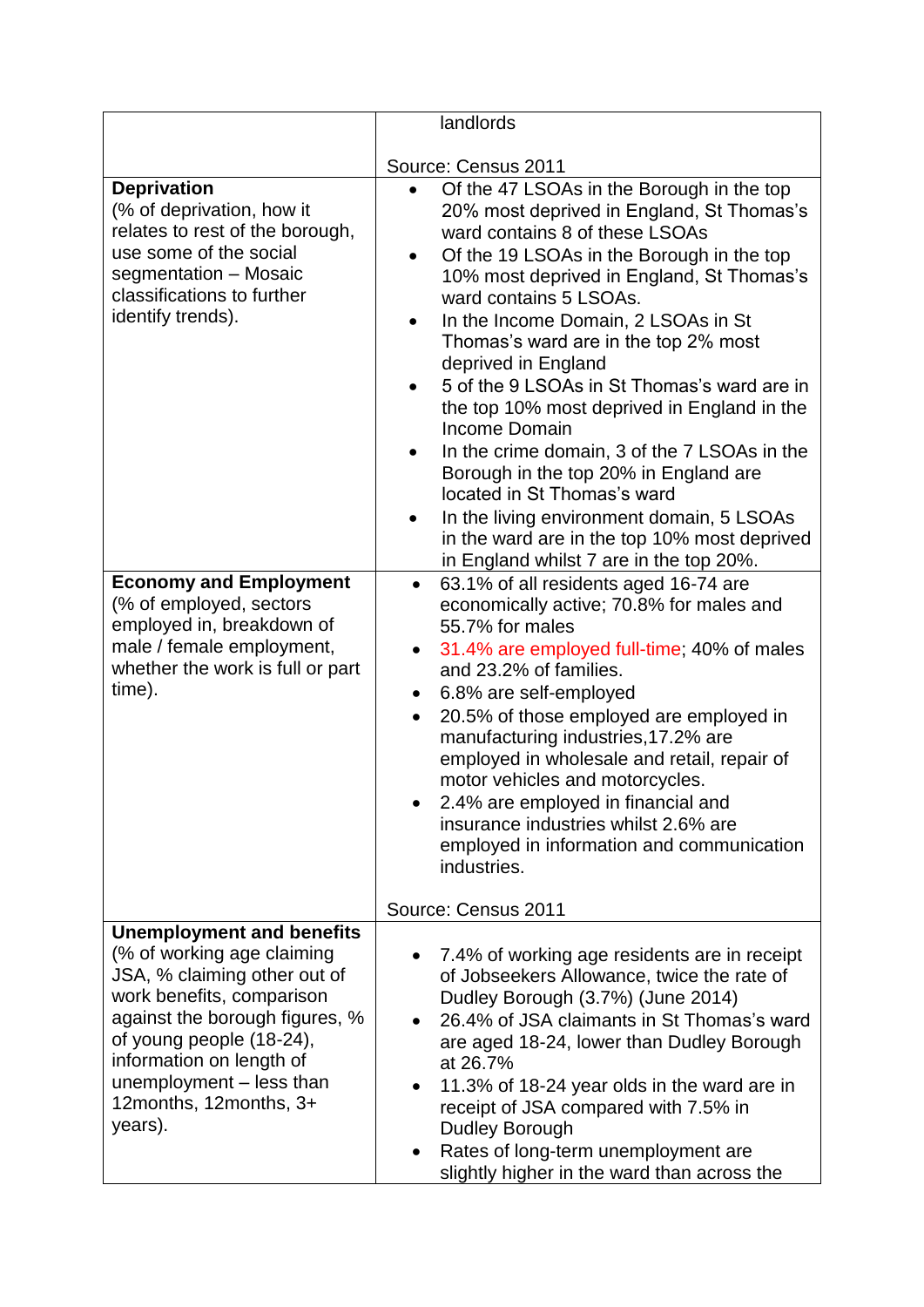|                                                                                                                                                                | Borough, those claiming for over 6 months<br>account for 55.9% of all claimants compared<br>with 57.8% in Dudley Borough.<br>Those claiming for longer than 12 months<br>$\bullet$<br>accounted for 40.4% of all claimants in the<br>ward compared 38.1% in the Borough<br>21.4% of working age residents are in<br>$\bullet$<br>receipt of out of work benefits compared with<br>12% in Dudley Borough (November 2013)<br>Source: Nomis                                                                                                                                     |
|----------------------------------------------------------------------------------------------------------------------------------------------------------------|------------------------------------------------------------------------------------------------------------------------------------------------------------------------------------------------------------------------------------------------------------------------------------------------------------------------------------------------------------------------------------------------------------------------------------------------------------------------------------------------------------------------------------------------------------------------------|
| <b>Community Perceptions</b>                                                                                                                                   | St Thomas's ward was identified as a high<br>$\bullet$                                                                                                                                                                                                                                                                                                                                                                                                                                                                                                                       |
| Any information on satisfaction<br>of the community / wards, any<br>information on the priorities<br>(what do people think needs<br>improving in their areas). | priority ward in the former City Strategy<br>initiative.<br>The Neighbourhood Employments & Skills<br>$\bullet$<br>Plan described St Thomas's as a 'traditional'<br>ward consisting of a large proportion of<br>social housing, on a large 'estate'.<br>The ward presents a familiar, but locally<br>$\bullet$<br>distinctive, picture of multiple disadvantage,<br>with not only high levels of worklessness but<br>also severe levels of multiple disadvantage,<br>including long-term health problems, low<br>skills and qualifications, and low levels of<br>enterprise. |
| <b>Education and Skills</b>                                                                                                                                    | 35.3% of residents aged 16 and over have<br>$\bullet$                                                                                                                                                                                                                                                                                                                                                                                                                                                                                                                        |
| (GCSE levels and comparison<br>with the rest of the borough, %<br>with no qualifications, % with                                                               | no qualifications compared with 30% in<br>Dudley Borough.<br>15.4% are qualified to at least level 2                                                                                                                                                                                                                                                                                                                                                                                                                                                                         |
| qualification up to level 2,                                                                                                                                   | (Dudley Borough 16.7%)                                                                                                                                                                                                                                                                                                                                                                                                                                                                                                                                                       |
| degree or above).                                                                                                                                              | 10.3% are qualified to at least level 3                                                                                                                                                                                                                                                                                                                                                                                                                                                                                                                                      |
|                                                                                                                                                                | (Dudley Borough 11.9%)<br>15.2% of residents aged 16 and over are                                                                                                                                                                                                                                                                                                                                                                                                                                                                                                            |
|                                                                                                                                                                | qualified to at least level 4 compared with<br>19.2% in Dudley Borough                                                                                                                                                                                                                                                                                                                                                                                                                                                                                                       |
|                                                                                                                                                                | Source: Census 2011                                                                                                                                                                                                                                                                                                                                                                                                                                                                                                                                                          |
| <b>Crime</b>                                                                                                                                                   | In June 2014, St Thomas's ward was ranked<br>$\bullet$                                                                                                                                                                                                                                                                                                                                                                                                                                                                                                                       |
| (information on crime rates,                                                                                                                                   | $15th$ from 24 wards with regards to the                                                                                                                                                                                                                                                                                                                                                                                                                                                                                                                                     |
| and types of crime, information<br>on anti-social behaviour).                                                                                                  | number of crimes committed and instances<br>of anti-social behaviour.                                                                                                                                                                                                                                                                                                                                                                                                                                                                                                        |
|                                                                                                                                                                | Between July 2013 and June 2014, a total of                                                                                                                                                                                                                                                                                                                                                                                                                                                                                                                                  |
|                                                                                                                                                                | 1,208 crimes or instances of anti-social                                                                                                                                                                                                                                                                                                                                                                                                                                                                                                                                     |
|                                                                                                                                                                | behaviour were recorded.                                                                                                                                                                                                                                                                                                                                                                                                                                                                                                                                                     |
|                                                                                                                                                                | This equates to 84 crimes per 1,000 resident                                                                                                                                                                                                                                                                                                                                                                                                                                                                                                                                 |
|                                                                                                                                                                | <b>Source: UK Crime Stats</b>                                                                                                                                                                                                                                                                                                                                                                                                                                                                                                                                                |
| <b>Health and Well being</b>                                                                                                                                   | 76.5% of residents in St Thomas's ward are                                                                                                                                                                                                                                                                                                                                                                                                                                                                                                                                   |